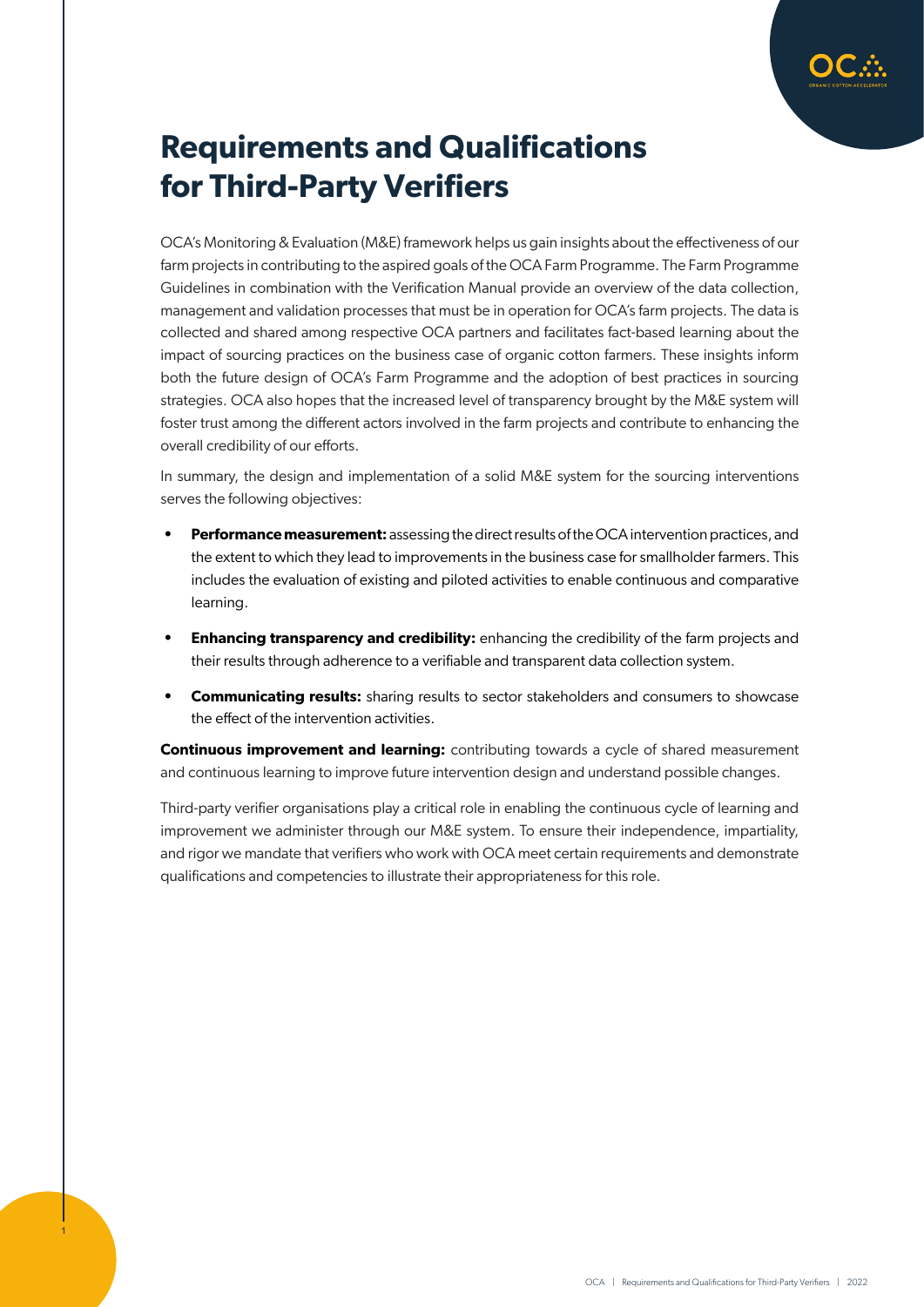

The verification organisation should meet the following requirements:

- "Credibility / recognition" of the organisation within industry, as measured by international accreditation and recommendations
	- The OCA M&E process follows the requirements, where applicable, of ISO 19011, ISO 17065 and ISO 17021. Whilst accreditation to these ISO standards is not mandatory, TPAs are expected to have received training and be familiar with these standards to manage and perform TPA evaluations for OCA.
- Experienced in conducting monitoring and evaluation, verification and impact assessments in agro-commodity chains in India and Pakistan
- Experienced in agro-commodity sampling / cotton GM sampling and coordination
- Experienced in conducting audits / risk assessments in the cotton supply chain in India and Pakistan
- Experienced in conducting mobile based data collection
- Demonstrated ability to develop proposed methodology, activity plan and timeline
- Organisation has a suitable infrastructure to undertake the validation process as per the required scope
- Registration in India and Pakistan under the relevant laws and holding valid FCRA.
	- Please note that licenses/certificates supporting these may be requested by OCA
- Able to provide references that demonstrate a strong background in verification
- Organisation has team members experienced in monitoring and evaluation, verification, and impact assessments in organic/cotton supply chains in India and Pakistan
- • Organisation must be able to supply required and experienced personnel for each project: At least 1 project coordinator (to be confirmed in-consultation with OCA depending on the number of projects), required number of field managers and surveyors (as found fit by the organisation) and 1 data analyst.
- Personnel from the third-party verifier must demonstrate the ability to read and communicate effectively in the language(s) used by project farmers, control farmers and Implementing Partners during the verification audit. If an interpreter is needed, s/he should ideally be independent from the organisation being verified.
- Organisation must provide suitable health and accidental insurance coverage for the team members who will be responsible for data collection and project visits.

### **Third-Party Verifier Organisation Responsibilities**

- Report findings must be delivered in a timely fashion, in English, using the reporting documents prescribed by OCA
- Demonstrate accountability for information gathered from the verification process
- Ensure the competency and on-going training of verifier teams
- Ensure a qualified Lead Verifier leads the third-party verification and that other verification team members are effectively supervised by them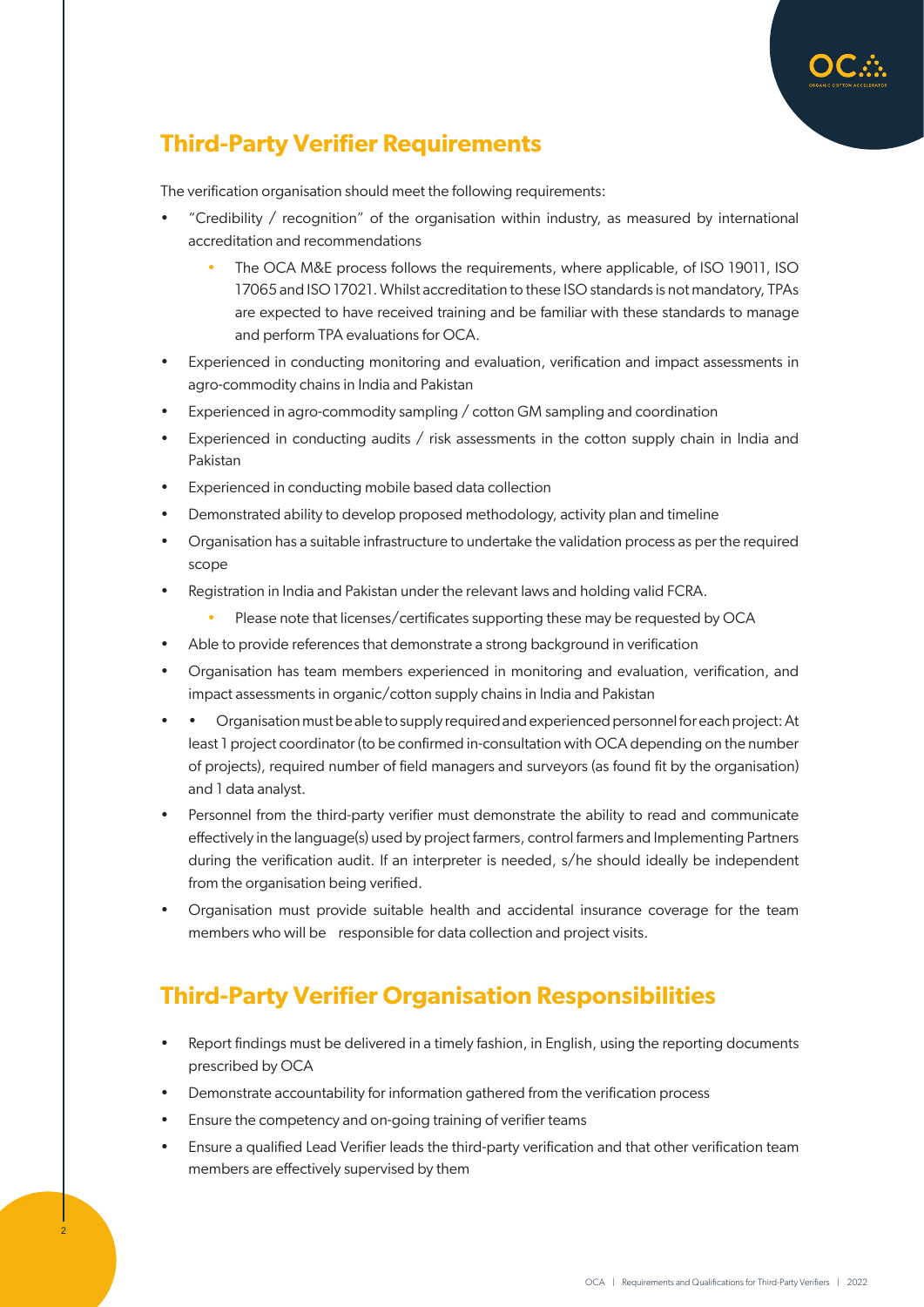# **Lead Verifier Qualifications**

Lead Verifiers from third-party agencies should have the following qualifications:

#### Fundamental

- University degree in agriculture, natural resources, environmental management or another relevant subject is encouraged; however relevant experience may substitute for education
- 3 years of auditing or other relevant experience in (cotton) farming, natural resources or environmental management
- Trained in auditing principles, procedures, techniques and behaviours as described in ISO 19011
- Knowledge of national and local laws and regulations on the environment, labour, health and safety, land and water ownership in the country where the verification visits will take place
- Knowledge of prevailing industry and cotton farming practices
- Knowledge of local social and cultural conditions to be considered in the conduct of a verification visit
- Ability to communicate clearly in English both verbally and through the writing of verification reports

#### Preferred

3

- Have passed ISO 19011 auditing training course and received training / be familiar with the following standards: ISO 19011, ISO 17065 and ISO 17021
- Strong social auditing competencies demonstrated through:
	- Post-secondary education and/or 1 year experience in social work or services that includes labour welfare or labour affairs
	- 2 years' experience in performing a gap analysis, internal social audits or second- or thirdparty social assessments
- Experience in information gathering and conducting interviews with knowledgeable local organisations or individuals related to farmers and farm workers

### **Mechanisms to Assess Competence**

OCA will use the following mechanisms to assess whether third-party verifier organisations and their Lead Verifiers meet the requirements listed above:

- Certificate of passing auditor training course recognised by a reputable auditor registration organisation e.g., IRCA, RABQSA
- Review of previous third-party verification reports produced, with particular attention paid to consistency and quality of delivery between issued reports
- References from organisations who have hired the verification organisation / Lead Verifier in the past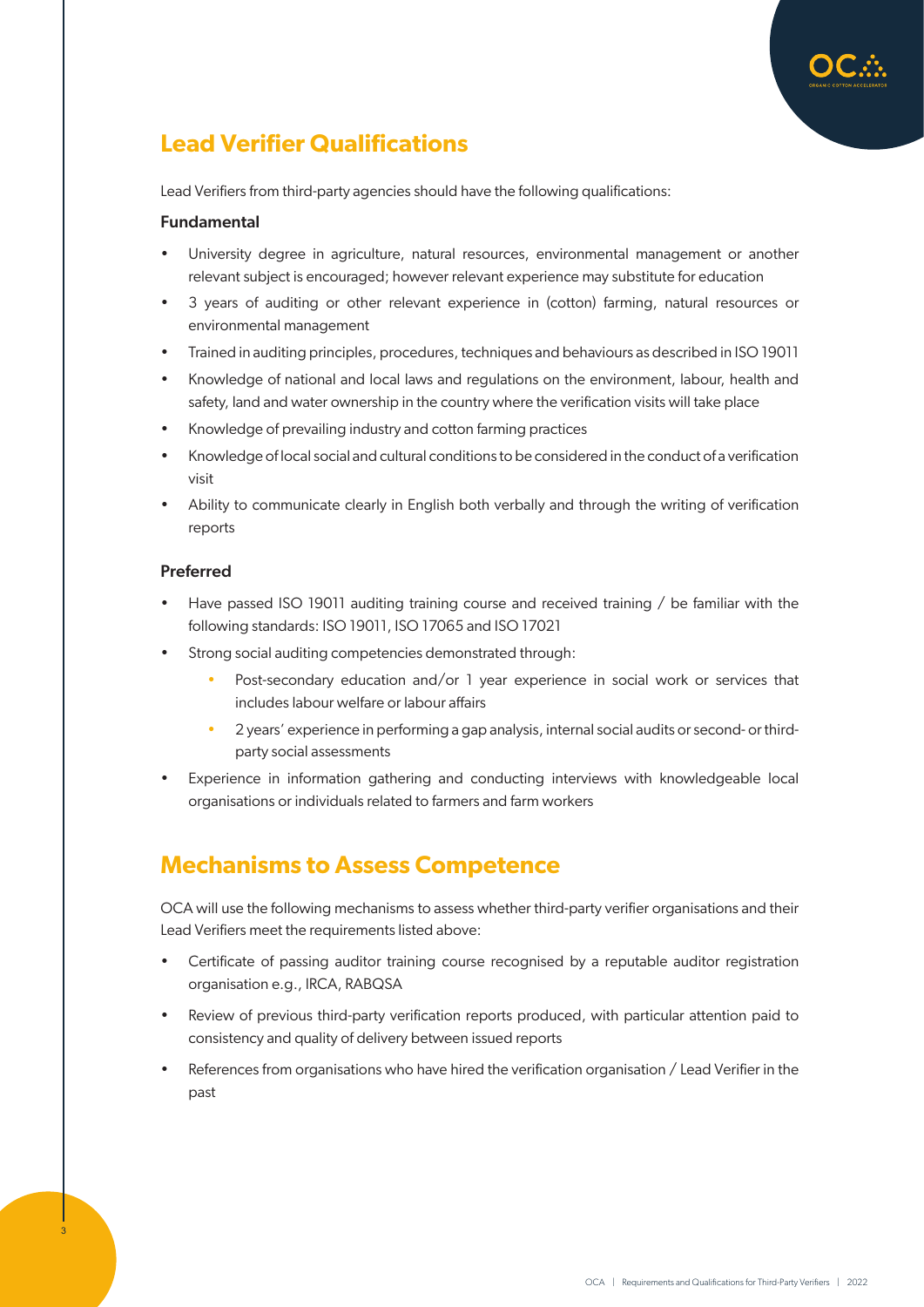

## **Scope of Work**

Third-party verifiers must validate data and facilitate GM testing of seed cotton and lint for the farm projects in OCA's Farm Programme. A summarised scope of work with the competencies required to fulfil each element is outlined below:

### 1. Data Collection and Validation:

Demonstrate a robust understanding of OCA's Farm Programme Guidelines and Verification Manual, and exhibit the following:

- Ability to create detailed workplans for project visits, data collection analysis and reporting. It is expected that the visits to the projects will be scheduled at critical stages of the cotton season to collect relevant data and facilitate sampling and testing of the seed cotton and lint.
- Ability to interview project farmers, control farmers and Implementing Partners (IPs) to:
	- Conduct checks on payment validation
	- Gather quantitative data and qualitative information as detailed by OCA's M&E guidelines
	- Must also demonstrate ability to:
		- Approach and engage all those interviewed in a non-threatening and effective manner
		- Conduct interviews under conditions that reassure participants that they can discuss sensitive issues
- Ability to conduct process validation
- Ability to evaluate the projects against the previous season's Project Improvement Reports
- Ability to develop project farmer case studies and prepare well-documented verification reports in a Results Report dashboard with clear analysis and specific evidence to support conformity / non-conformity findings

### 2. GMO Sampling and Reporting

4

Third-party verifiers must demonstrate a robust understanding of OCA's Standard Operating Procedure for GMO Sampling and Testing and do the following:

- Collate seed level GM test reports from Implementing Partners and these must be delivered in a standardised pre-agreed format.
- Coordinate the Implementing Partners to ensure samples collection follows GM guidelines at two stages – farm level and gin level.
- Collate and coordinate reports from labs and report findings to OCA. In addition, verifiers must deliver quality checked data from lab reports to OCA in a standardised pre-agreed format.